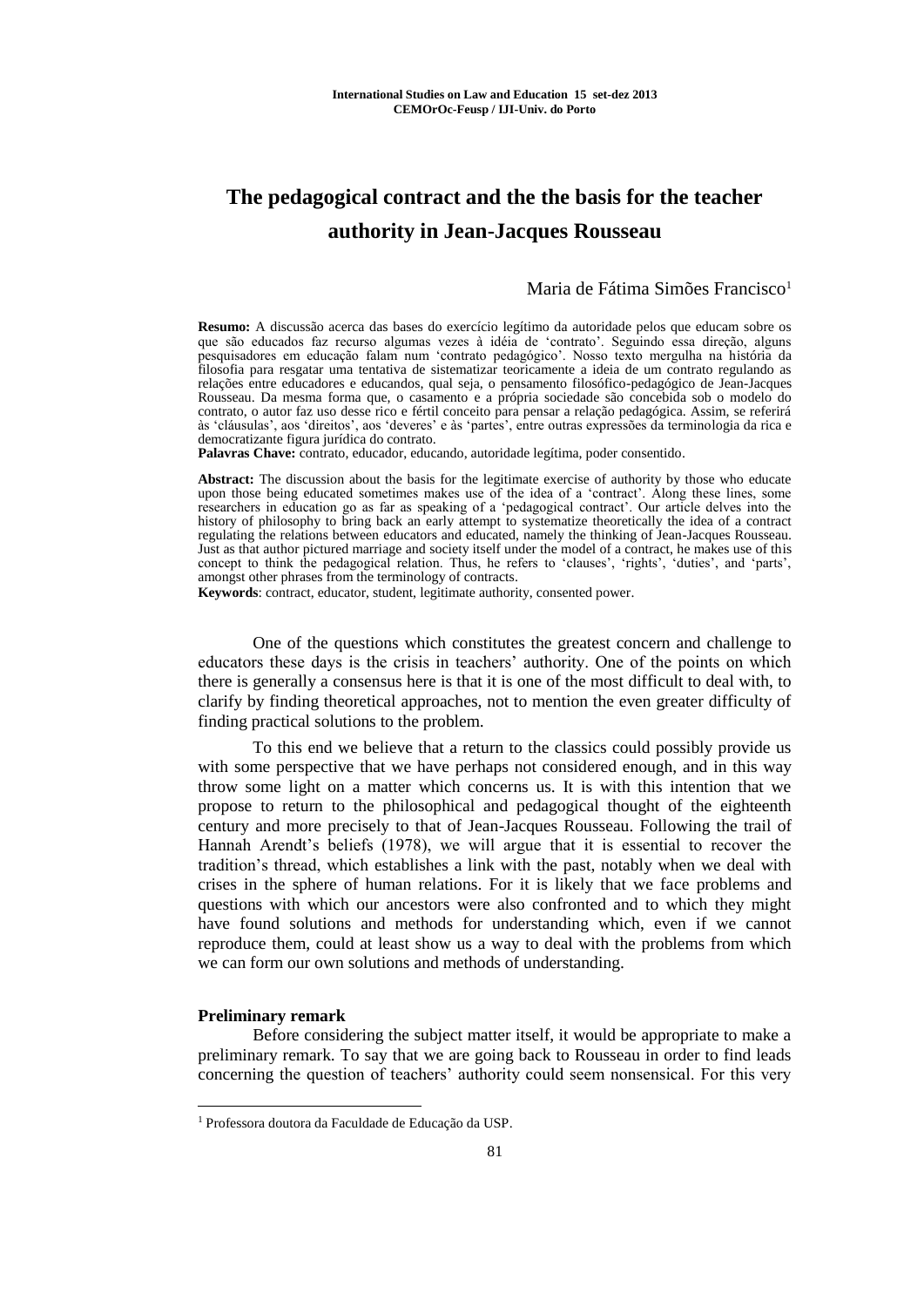author has been stigmatised throughout the history of education as the unconditional defender of the child's freedom. According to this view, this writer was the originator of a new pedagogy which placed unprecedented value on childhood and which centred the action of education on the child's freedom. In this sense Rousseau was presented as one of the forerunners of non-directivism. He is even associated with the harmful practical consequences which child centred pedagogy has brought us,<sup> $\mathbf{i}$ </sup> one of which is precisely this crisis in the teacher's authority. This is in view of the fact that the cult of the child and his freedom is incompatible with the idea of a master endowed with authority. These two things seem contradictory: where there is freedom it is not possible for there to be power, authority or direction as well. That is to say, it is either one or the other: either one is directed by oneself (freedom/autonomy) or one is directed by another (authority). It is impossible to have both these things at the same time. This is the complex equation which Rousseau set himself and tried to resolve.

It must be stated therefore that the Rousseau who will serve us as a basis is not the one we have just described, the unconditional defender of the child's freedom and of a non-directive pedagogy, with no place for the teacher and his authority. We will try to recapture another Rousseau.

According to a recent researcher, Yves Vargas, Rousseau's thought has unfortunately suffered from being only partially understood in the field of educational studies. That is to say, it has been usual to take passages or episodes from here and there in *Emile* without considering their context or the whole of his philosophical and pedagogical theory.<sup>ii</sup> To take this whole theory into account, Rousseau's political philosophy, which was always his principal preoccupation, must be drawn upon, beyond his philosophy of education. Or *Emile* must be read alongside, and in the light of, other texts of this philosophy. We propose to carry out this reading and, in our opinion, this thinker should be rediscovered once more by educational specialists.

# **Contract versus naturalisation**

We have said that Rousseau himself struggled with the question of how to preserve the child's freedom without sacrificing the master's authority in the process**.** Let us see how he tried to safeguard the two things which he judged to be essential to the pedagogical relationship, without which it would necessarily be incomplete and deformed. To understand this relationship his solution was to formulate the theory of the contract. It should be kept in mind that this notion, which occupied a central place in Rousseau's thought, produced a text entitled *The Social Contract*. Just as for him the institution of society was based upon the signed contract between the parties who make up the institution, so the pedagogical relationship was also based on a contract,<sup>iii</sup> the pedagogical contract**,** signed by the two sides of this relationship, teacher and pupil, or to put it more generally, the educator and the one who is educated (which encompasses the father/son binomial).

Before examining the pedagogical contract in detail, it should be emphasised that when Rousseau reflected upon the relationship between the educator and the one who is educated within the paradigm of the contract, he immediately rejected all *naturalisation* of this relationship. It is true that education only exists because as a natural, biological fact, new members of the human race arrive continually in the world. And because, being weak and dependant, they need care, and must be instructed and orientated by older members. This natural fact of children being born can make the education of the young by the old seem equally natural. Moreover, it can make the authority of those who educate over those who are educated seem equally natural in view of their relative superiority and inferiority.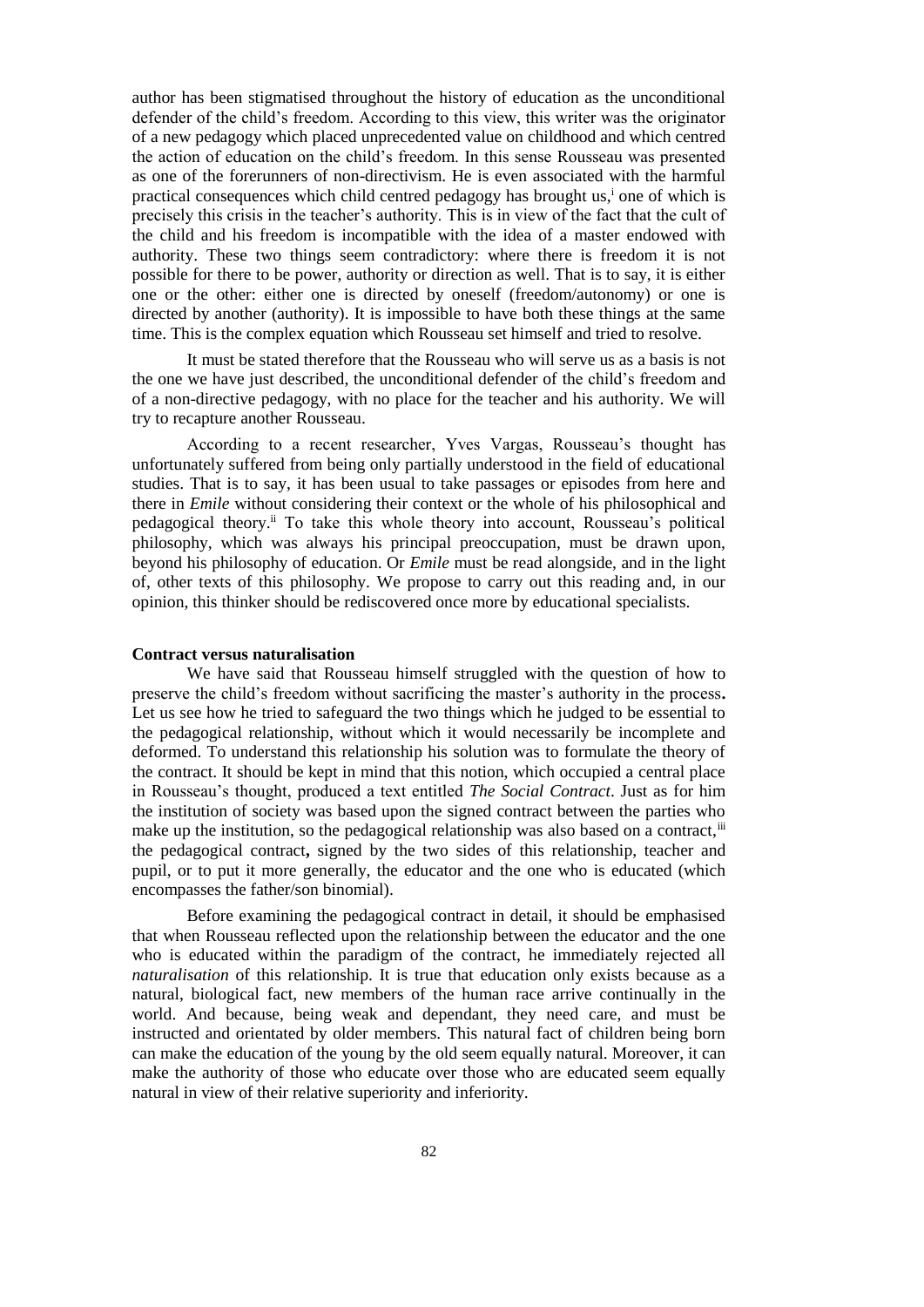If this naturalisation of the teacher's authority is taken for a *natural right* there can be a risk of it becoming unlimited and lead to possible abuses.<sup>iv</sup> To avoid this, Rousseau proposes that the pedagogical relationship must not be taken as natural but, on the contrary, as something *artificial* – i.e. as the result of a convention, as an act of will and an act of freedom, in brief as a contract between the two interested parties. Although the relationship between the educator and the one who is educated is based on natural facts – as we have seen, the fact of the superiority of adults and the inferiority of children and adolescents, and also the fact of the dependence of the latter on the former in order to survive until they know how to manage in a world they do not know – Rousseau emphasizes that it should not be naturalised at all. On the contrary, the rules of this relationship must be seen as the object of a contract, as the object of a mutual and free agreement between the parties concerned. It is only thus that obligations and benefits, or obligations and rights, consciously and freely agreed to, can exist for the parties, whereby they know in advance what they can and cannot expect of the other, and what they can or cannot do with respect to the other. It is only thus that clearly defined roles can be created for each of the two parties, so that it is possible to envisage attaining the right amount of authority for the educator, without abuse of or hesitation in the exercise of this authority, as well as attaining the right amount of freedom on the part of the child, equally without this being abused. For as the philosopher insists tirelessly in book II of *Emile*, it is true that if tyrannical masters exist on the one hand, then so do despotic children on the other, and both must be combated in order to achieve a true pedagogical relationship.<sup>v</sup>

## **The first clause**

It can been seen that Rousseau views the master endowed with authority and the tyrannical master, or rather the master endowed with authority and the authoritarian master, as two very different things, indeed as opposites. Authority is without doubt *a form of power* and consequently supposes command and obedience. But, although it is a form of power, it has nothing to do with the tyranny. Its main characteristic is that it is a consensual and legitimate power, while tyranny, on the contrary, is an imposed power, independent of the subordinate's assent, usurpatory and not recognised as legitimate by those who obey. But what makes the master's power legitimate and transforms it into authority? Or rather, under what conditions is the master's power considered legitimate and thus consented to and respected by the pupil? Thus, given that we seek to know under which *conditions* this power is legitimate and becomes authority, we are beginning to consider the clauses of the contract. vi

The pedagogical contract is based upon the fundamental difference, already referred to, which exists between the two contracting parties. One is the master,  $v$ <sup>ii</sup> being superior in strength, knowledge and experience, and the other is the pupil (a child or adolescent), who is inferior in these same ways. Equally, this contract is based upon the fact that the latter, to different extents according to his age, needs to be directed by the former in the process of development, that is to say, in the acquisition of strength, knowledge and experience. The first and central clause of the contract will therefore be one which prescribes that within the pedagogical relationship, one must direct, that is to say, command, and the other must be directed, that is to say, must obey.<sup>viii</sup>

The terms command and obedience are correlative and define the two essential roles in the pedagogical relationship. There can be no relationship called such without one side commanding and the other obeying, one directing and one being directed, for this relationship has as its basis the existing difference between the two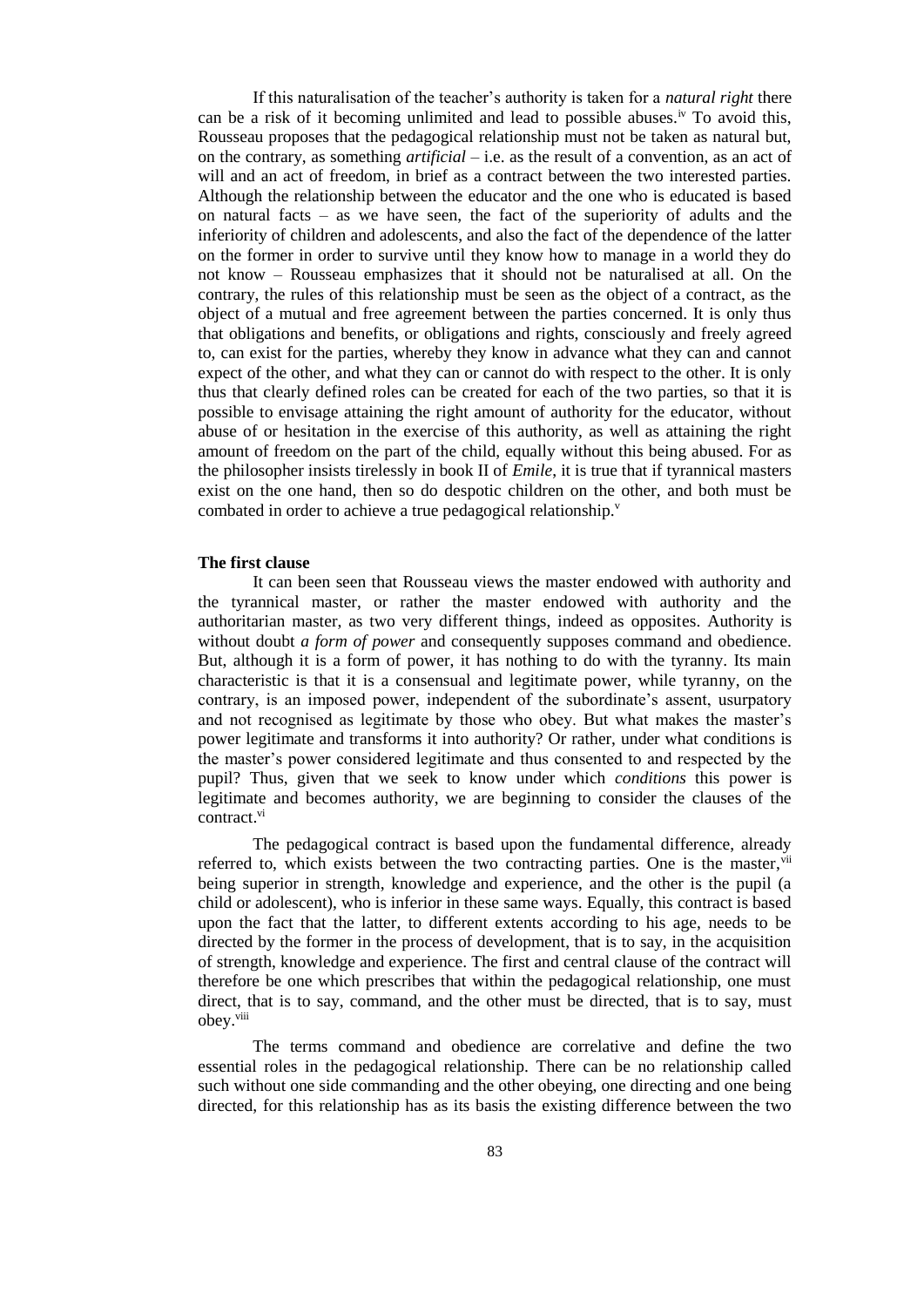parties, and the dependency of the inferior on the superior. The exercise of power is intrinsic to the pedagogical relationship. Although words as strong as *command* and *obedience* unsettle us and even provoke a sense of horror, this must not prevent us from examining the pedagogical relationship carefully and admitting that it necessarily involves these two components, which are in truth its reason for existence, its essence and what gives it its purpose.

These words should not be feared because, as it has been noted, command does not necessarily mean authoritarian, arbitrary, tyrannical command, and obedience does not necessarily mean blind, submissive obedience, ignorant of its rights. On the contrary, denying these words could prevent us from capturing the more profound meaning of this relationship, one which exists only because there is on the one hand someone who is not capable of directing himself unaided, $\dot{x}$  and on the other hand someone who is well capable of directing himself and who is therefore able to teach this ability to the other. This will only be possible if he temporarily assumes the role of director.

This last point must be stressed, as it is essential to a good understanding of the philosopher's point of view: the direction and command effected by the master are only temporary and only permissible in order to build the capacity for self-direction in the pupil. In fact, the prime objective of the teacher's authority is to turn the pupil into an autonomous, free being, a subject endowed with auto-determination, capable of getting by with no outside direction. And thus, we are anticipating a second clause of the contract, for it would surely be incomplete if it were reduced only to this first clause, defining the roles of command and obedience. And this is because in this case there would be no contract, which always presupposes *reciprocity,* that is to say, obligations and rights on both sides, so that, all things considered, both parties are on an equal footing, neither having more rights or obligations than the other. If the contract only had this first clause, it would define no more than the master's right to command and the pupil's obligation to obey. There is no equality in this case, since the pupil has no rights or benefits. A pedagogical relationship based only on master's superiority over the pupil does not constitute a true or fair contract. A teacher who claims and justifies his authority uniquely on the grounds of having more knowledge, experience and possibly strength than his pupil effectively proposes a false contract. Any power which he may have could not be seen as authority since, in order to exist, this demands other bases than the master's superiority. The second clause of the contract better characterises the other bases of this authority and indicates the rights and benefits for the pupil. This establishes an equality between the two parties, master and pupil, where their obligations and benefits are concerned.

#### **The second clause**

The second clause affirms that the master can only exercise his command *in the interest and to the profit of the pupil.* This is something which must be properly understood, for an incorrect interpretation of this clause can result in distorted teaching practices. This does not mean, in a narrow sense, that the master can only exercise his power to order the child to do what pleases him. For this would mean abandon the pupil, leaving him with no direction, since, as we have seen, he does not have the same capacity for discernment or for judgement as his master has for directing himself.<sup>x</sup> The master who acts solely to please the pupil may believe himself to be easy-going; he may also believe himself to be helping the pupil and may justify his actions in many ways. However, to return to Hannah Arendt, $x_i$  such a master just abandons the pupil and takes the only possibility of developing and progressing away from him.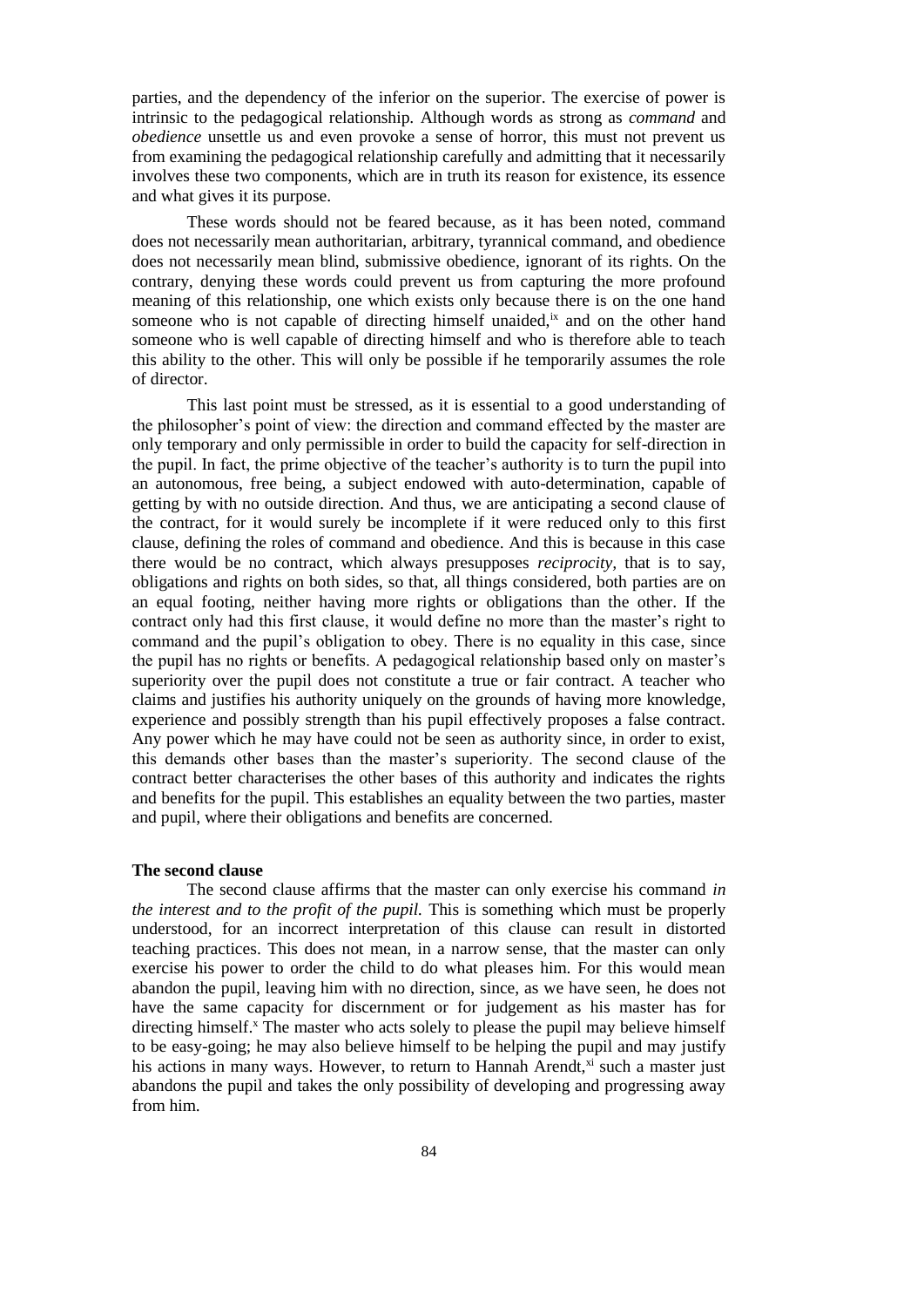Direction which focuses only on the pupils' desires, what the philosopher calls the child's whims and fantasies, would not truly be direction and neither would there be, in an strict sense, a pedagogical relationship in this case. The second clause of the contract, which determines that the master should exercise his command in the interest and to the profit of the pupil, means ordering only the things which are good for the pupil from the point of view of his development and the construction of his autonomy, in brief, for his advancement.<sup>xii</sup> This clause reduces the power of the master to a direction which will lead the pupil to future self-direction and autonomy.

Authority is therefore a peculiar form of power. It represents a power exerted not to the profit of the one who exerts it, but to the profit of the one who submits to it. By exercising his power and his command, the master does not display his personal wishes; he does not exercise this power for his own interest and profit. If this were to be the case, his power would no longer be authority but tyranny. Authority is a power exercised to the profit of the pupil and it is precisely for this reason that it is a power consented to by him. In the contract, the pupil only gives up the power of selfdirection, of satisfying his own desires **–** things which are most precious to him **–** to do what the master orders because he sees an advantage in it, because the master does not exercise this power in his own interest but in the interest of the pupil. In this case, even if he is being directed, he is not submitting to a strange desire - which would be the case if he obeyed the personal wishes of the master - but to a command which is in his interest, even if this command does not correspond to his immediate will.

We can see that obeying an authority does not necessarily harm or take away the pupil's freedom and autonomy. For in obeying, he is moving towards his own interest and profit. In other words, he is moving towards his true and deep desire. In a certain sense, it would be solved the problem of incompatibility between the master's authority and the child's freedom. For if the master's governing of the child is good, it does not harm the latter's autonomy, the autonomy of the one who is governed.

It is important to see that in this theory of the pedagogical contract, the master, as Rousseau presents him, is so to speak a special man. This is because he not only has an undeniable superiority over the pupil but he also exercises a power not for his own profit but for the profit of another. It must be recognised that directing another is an extremely tiring and difficult task, demanding that one 'forgets oneself' in order to devote oneself to another.<sup>xiii</sup> And this not in order to obtain the personal advantages of this power, but only to exercise a power devoid of all interest, whose recompense, if it comes at all, will only do so in a distant future. It is in this sense that Rousseau describes the educator in those terms: 'what a sublime soul…one must be either a father or more than a man oneself'. He is said a 'rare' and 'elusive' man, almost a superhuman, a god. For he is endowed with such sublime qualities  $-$  superiority, capacity for selfless direction, ability to forget himself to do what is good for others, only receiving his recompense in the future etc.<sup>xiv</sup>

## **The usefulness of the theory of the contract**

Is Rousseau claiming that we, in our practice as teachers, should be this superhuman?

That would doubtless be impossible as we are just human ourselves. We can therefore take this question further and ask what the aim of this theory of a contract would be. Does Rousseau think that we can present this contract to our pupils openly and put it into practice to the letter? Is this how we must understand this *philosophical*  theory about the pedagogical relationship and the teacher's authority? We believe not. The author's intention was to capture the *essence* of the pedagogical relationship and the teacher's authority. For this reason, he proposes a philosophical theory on this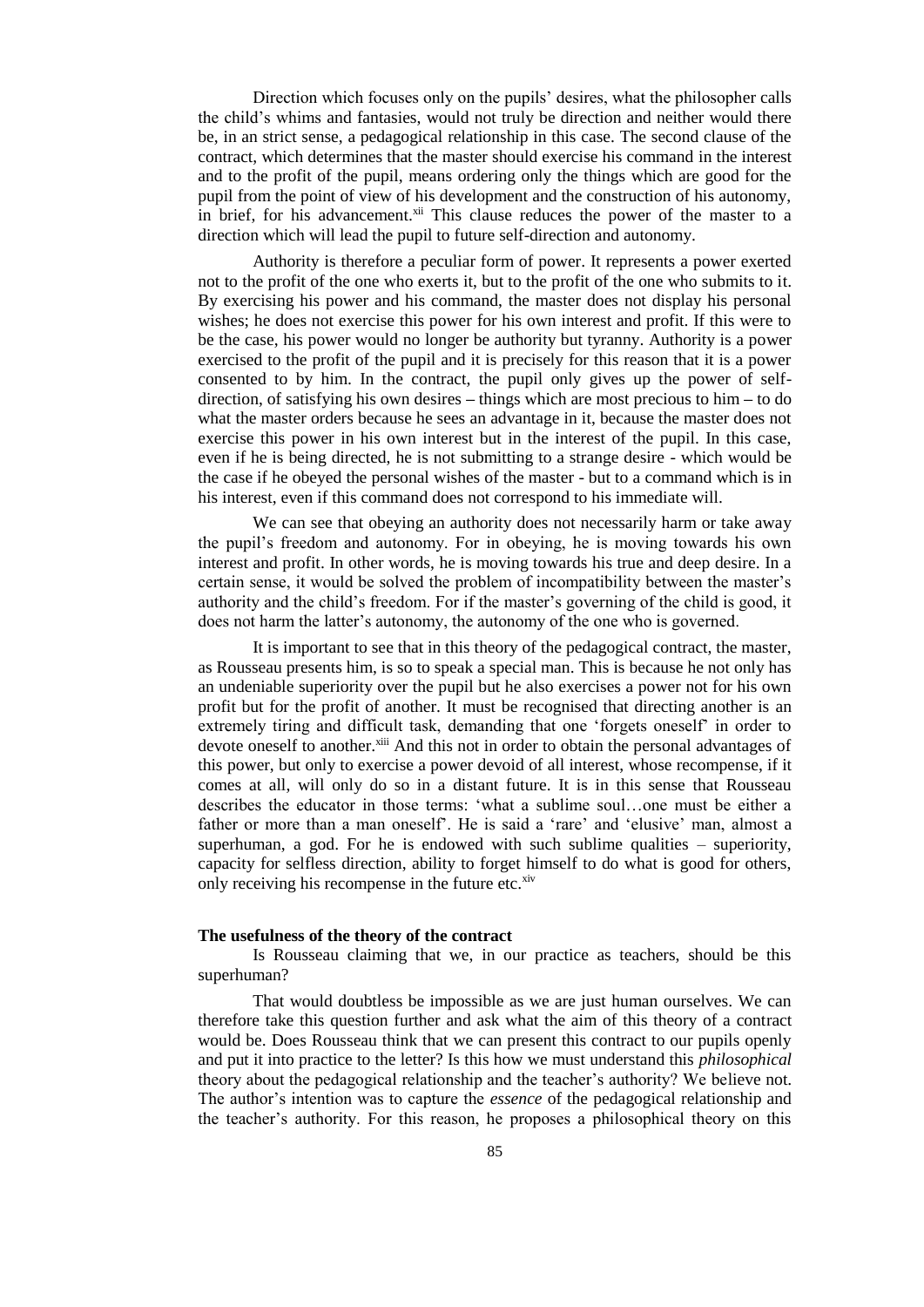which, unlike a scientific theory, does not aim at being immediately applicable and useful. This theory cannot give us direct instructions as to our concrete and empirical problem with the teacher's authority. But then, we can justifiably ask, what is the use of knowing the essence of the pedagogical relationship and the teacher's authority? In fact this is of the utmost importance, for we will not find concrete and specific solutions to the problem of the teacher's authority if we do not have a clear idea of what the abstract and general essence<sup>xv</sup> of this authority and of the pedagogical relationship itself means; if we do not know what this relationship and the teacher's authority should be, we will not know what we can do in the concrete situations of our daily lives; in other words, if we do not have a clear idea of these principles, we will not be able to draw up plans of action.

This essence may serve as a model to check whether we are performing our function correctly and whether we are capturing the meaning of our authority as masters properly. It is not really a question of an ideal, which by definition could never be achieved. Rather we need a scale against which to judge what we do.<sup>xvi</sup> To mention Hannah Arendt (1978) once more, it could be said that what characterizes a crisis situation, such as that of the teacher's authority, is the lack of parameters or of a common consensual understanding. There is no agreement any more about the essence of things – in this case the definition of what education is, of the pedagogical relationship and the master's authority – which is the reason for this crisis. The first step to solve the crisis should be to try to ask basic questions and to respond with what constitutes the essence of the phenomenon where the crisis is taking place. One advantage of the crisis situation would be to make us see this question in its purest and clearest form and consequently we would be able to capture its essence.

#### **The affective clause**

Let us look at one more of the principal clauses of the pedagogical contract. Beyond its so to speak 'judicial' aspect, with its obligations, advantages, conditions and interests, and beyond the relationship of an exchange, that is, its 'economic' aspect, the pedagogical contract must of necessity include an 'affective' dimension, an affective link between the two parties.<sup>xvii</sup> We should beware here however of interpreting this badly. This does not mean that, in a simplistic and caricatural manner, the teacher must be affectionate towards his pupils or that they must be affectionate to their master, for the form which this affection should take must be clearly distinct from stereotype. Neither of the two roles defined by the contract can become concrete without presupposing this link. The pupil could not put his direction into the hands of someone else, taking away his most precious gift, if he did not have confidence in his master and if he was not convinced that that person would direct keeping his welfare in mind<sup>xviii</sup>. On the other hand, the master would not be able to obey the heavy demands of the contract if did not have some kind of respect or esteem for his pupil. Let us look at some implications of these demands. Direction and command – the condition which gives the master his prerogative of power over the pupil – demand that he be competent in the subject matter which is to be transmitted and the method which is to be used. This implies hours devoted to studying and to preparing lessons, or hours devoted to the pupil. This is why Rousseau says that the master is someone who, to a certain extent, forgets himself to devote himself to another, and this is only possible when there is a relationship based on mutual esteem and respect.

This affective aspect of the contract is at once both the cause and the effect of the 'equalisation' which it implies. When the pedagogical relationship is seen as a tacit contract between master and pupil, the latter ceases, as it were, to be just the inferior one, simply destined to obey and to resign himself to a narrow role. On the one hand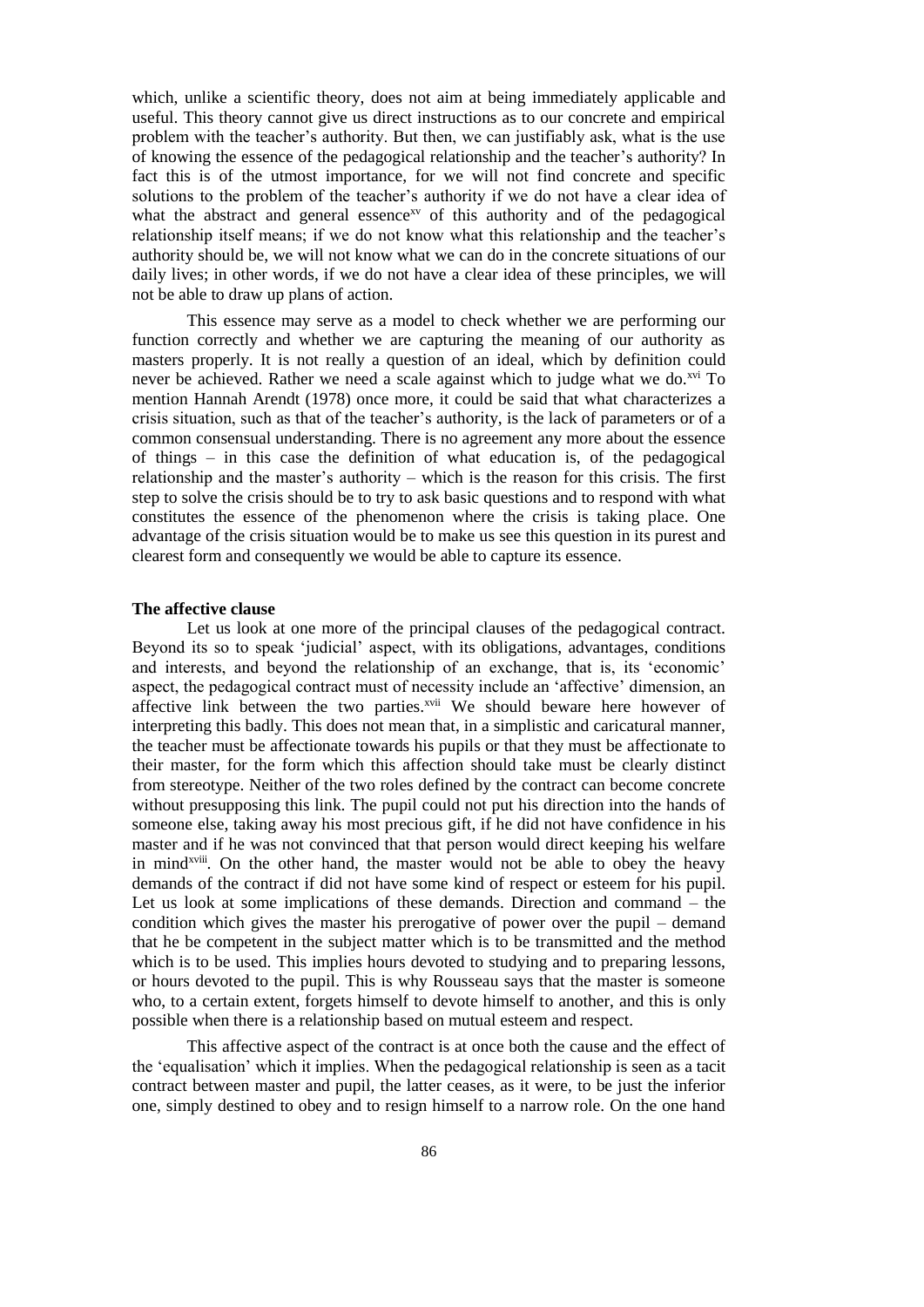he assumes the status of a person with rigths, of a juridical person, in fact of a *person.*  On the other hand, he also assumes the status of an equal, since contracts are signed between people equal in the eyes of the law. If it is true that the contract has as its starting point the inferiority and dependence of the pupil on the master, which is the justification for the latter's direction, it is also true that on the other hand, the contract can only continue to exist by presupposing equality between the parties. A true pedagogical relationship must bring the two aspects together simultaneously: hierarchy and equality. The pupil is not obliged in principle to enter into the pedagogical relationship, nor to obey; in a word, he is not obliged to adhere to the contract with the master. If he does, it is by free will and because he believes he will gain by adhering to it. He is free to adhere or not to the contract, and so is the master. The two are equal at the moment the contract is signed and, it should be noted, remain so throughout its duration. If the pupil signs it, it is because by so doing, he knows he will gain equality with his master: that the latter has as many obligations and advantages as he does. This equalisation, which is brought about by the contract, realises the 'promotion' of the pupil to the status of the master. He is no longer simply an inferior, but an equal. And we treat with respect, or as a person, someone who is our equal.xix The affective **–** or ethical **-** clause is therefore a consequence of equalisation. But, on the other hand, it engenders it too: because the master has 'affection' for his pupil, he is able to promote him to his equal.

If the teacher treats his pupil as a person and as an equal, this does not mean that he does not hold power or command.<sup>xx</sup> The pupil is well able to understand this equality and does not confuse it with a lack of command. It is for this reason that Rousseau affirms that once the contract is 'signed' - as if this took time - there is no need for the master to be strict or for him to wield a severe and intolerant power. From this point on, the terms 'command' and 'obedience' could even be abolished, for they would now be superfluous. Once the contract is put in place, the rules established, the roles defined, and once the rights and obligations have been noted, the master's authority can become invisible, and obeying will be as natural as is imaginable for the pupil.<sup>xxi</sup> Explaining<sup>xxii</sup> and justifying the commands will not therefore be unthinkable. On the contrary, the pupil will have a right to this. It will reaffirm his status as a person with rights and reinforce the affective/ethical link with his master as well as his adherence to the contract.

## **The notion of commitment and the right to break the contract**

In its turn, *commitment* is a major dimension of the contract because it concerns the future and represents a promise to continue to participate in the pact, to maintain the obligations with regard to the other party, and not to give up suddenly for no reason. If the adult already understands the notion of commitment, the child, who does not, must learn it through his participation in this contract. It is the master, superior in this way as well, who must initiate this commitment. For this reason, when the child signs a contract, he does not have a clear understanding of the commitments and promises he is making, and can therefore possibly neglect his obligations. An example of this is when a child prefers to follow his 'fantasies' rather than obey the commands of his master. In this situation, the master may employ other methods to make himself be obeyed and, in extreme cases, may even use constraint.<sup>xxiii</sup>

An important point in the functioning of the pedagogical contract - which is in truth more complex than our summary and linear presentation would have one believe - is that whenever the contract is shown to be disadvantageous for one of the parties, this person has the right to break it. In this way, the contract encompasses the idea of reciprocity, as when one of the parties ceases to fulfil their obligations, it deprives the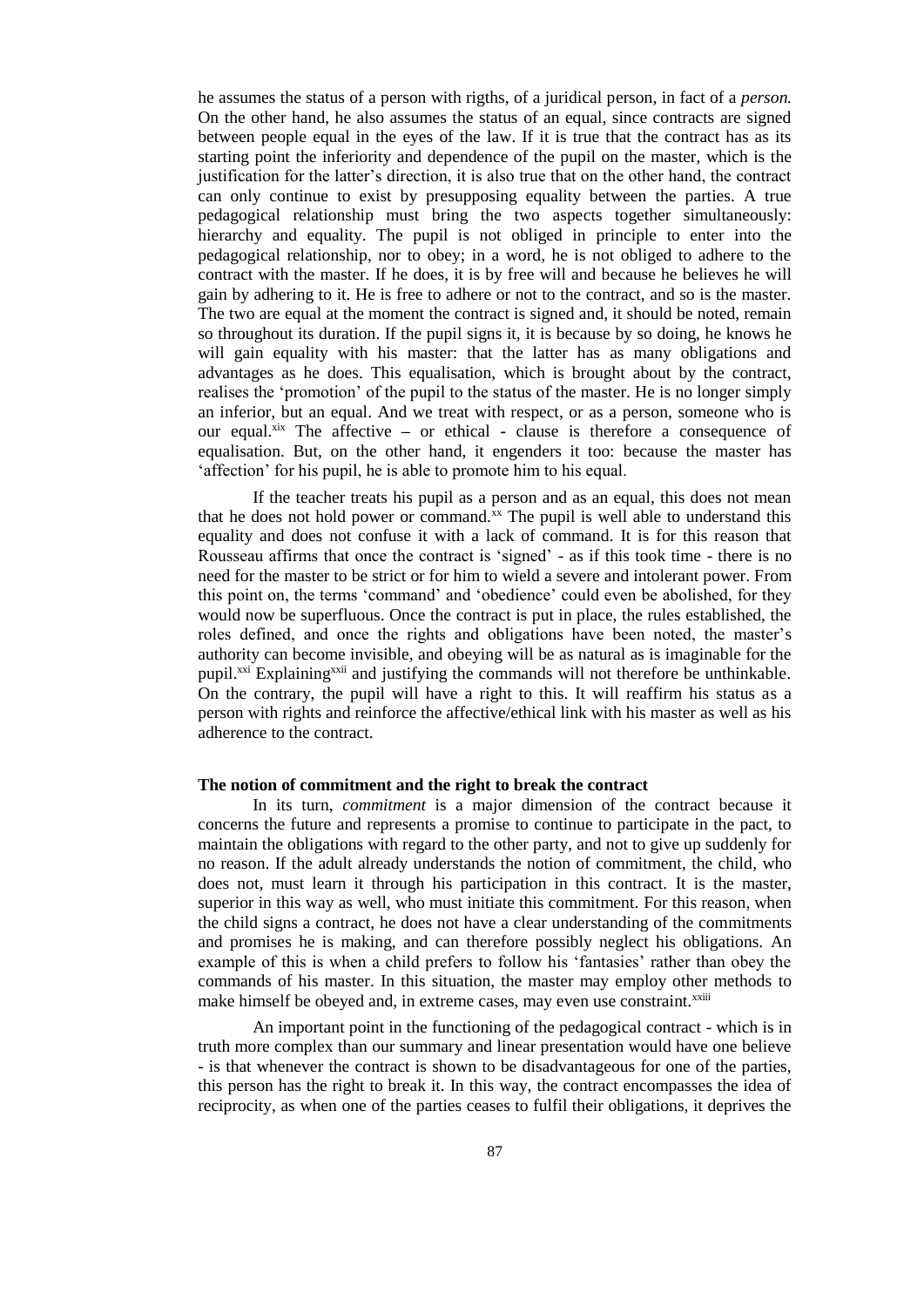other of his advantages. The contract then becomes a burden for the second party, which gives them the right to abandon it and cease to carry out their responsibilities. If, for example, a master ceases to fulfil his side of the bargain, the pupil has the right to deprive him of his authority. This cannot be viewed as anomalous; on the contrary it is entirely within the spirit of the contract, which supposes permanent equality where the advantages of the parties are concerned. The situation just described could occur when the teacher wants only to maintain his authority and to be obeyed, without fulfilling the other side of the bargain - exerting just direction in the pupil's interest and respecting him as the person he is. A teacher who does not apply himself to mastering his subject or who does not worry about the method and preparation of his lessons, or who does not respect his pupil as a person, is obviously breaking the contract. In taking his authority away from him, the pupil is only exercising a right given to him by the contract in recognising that the master has abandoned the pact, since in order to earn the right to authority, he must not only occupy the post of teacher formally but also, even more importantly, he must behave as such. The superiority of the educator's behaviour is not a simple *theoretical* hypothesis or an *a priori* one, but, on the contrary, it should be an effective and continual *practical* one.

This so to speak juridical reading of the pedagogical relationship could provide us with points for reflection on the subject of the crisis in teachers' authority which we find ourselves in. From the different possible hypotheses which could explain the origin of this crisis, we could take one at random, since the question is certainly complex and demands much effort of reflection on the part of researchers as well as of those concerned. It is about wondering whether, instead of looking at the pupil's disobedience to find the origin of the crisis in authority, we should not turn our attention to the teacher by asking ourselves whether perhaps he was the first to break the contract and if so, why he did this. Perhaps this hypothesis could provide us with some clues for understanding the crisis we are experiencing.

# **NOTES**

-

<sup>&</sup>lt;sup>i</sup> See for example the Presentantion to *Emile* by Henri Wallon (1958, pp. 7-60).

ii 'If Rousseau never ceases to be famous for his views on education, a paradox must be acknowledged. Nobody has ever taken into account the whole of his theory only quotations, comments, and examples have been given out of context, either in the German pedagogic phalensteries of the 19<sup>th</sup> century or by non directivist theories or by psychology of the 'stages' of the child. *Emile* has however produced an epistemological break in the thought about childhood by proposing the idea of complete and successive structures, which make the child into a system of resistance to adult thought. It is probable that the development of the secular school, divided into classes and separated by social influences, has been a favourable environment for the welcoming this compartmentalised and natural vision, but the theories of application differ widely from Rousseauiste anthropology' (Vargas, 1995, p. 313).

iii According to Michel Launay (1971) the notion of the pedagogical contract is the most important in *Emile*, around which the whole text is structured, although it often appears implicitly. 'One must reread *Emile* in the light of the hypothesis that the main pedagogical motivation that Rousseau proposes is the idea of a 'pedagogical contract' between Emile and his master…what marks a clear progress in Rousseau's thought is the same concept, the concept of the contract which served as motivation for Rousseau to transform the pedagogy and the politics of his time' (1971, p. 372). This commentator and his method have been the departure point for the present article.

iv This idea of avoiding the abuse of the educator's authority, which could be a risk if it is taken as a natural authority, not subject to rules and limitations, appears in several passages of the text, among them : 'no-one has the right, not even the father, to order the child to do something which is not good for him' (1966, p.100).

<sup>v</sup> See on this point *Émile* p. 58 and the following.

vi An entire juridical vocabulary concerning the area of the contract emerges in the text. According to M. Launay: 'the vocabulary itself (condition, consent, clause, treaty, contract) shows that Rousseau was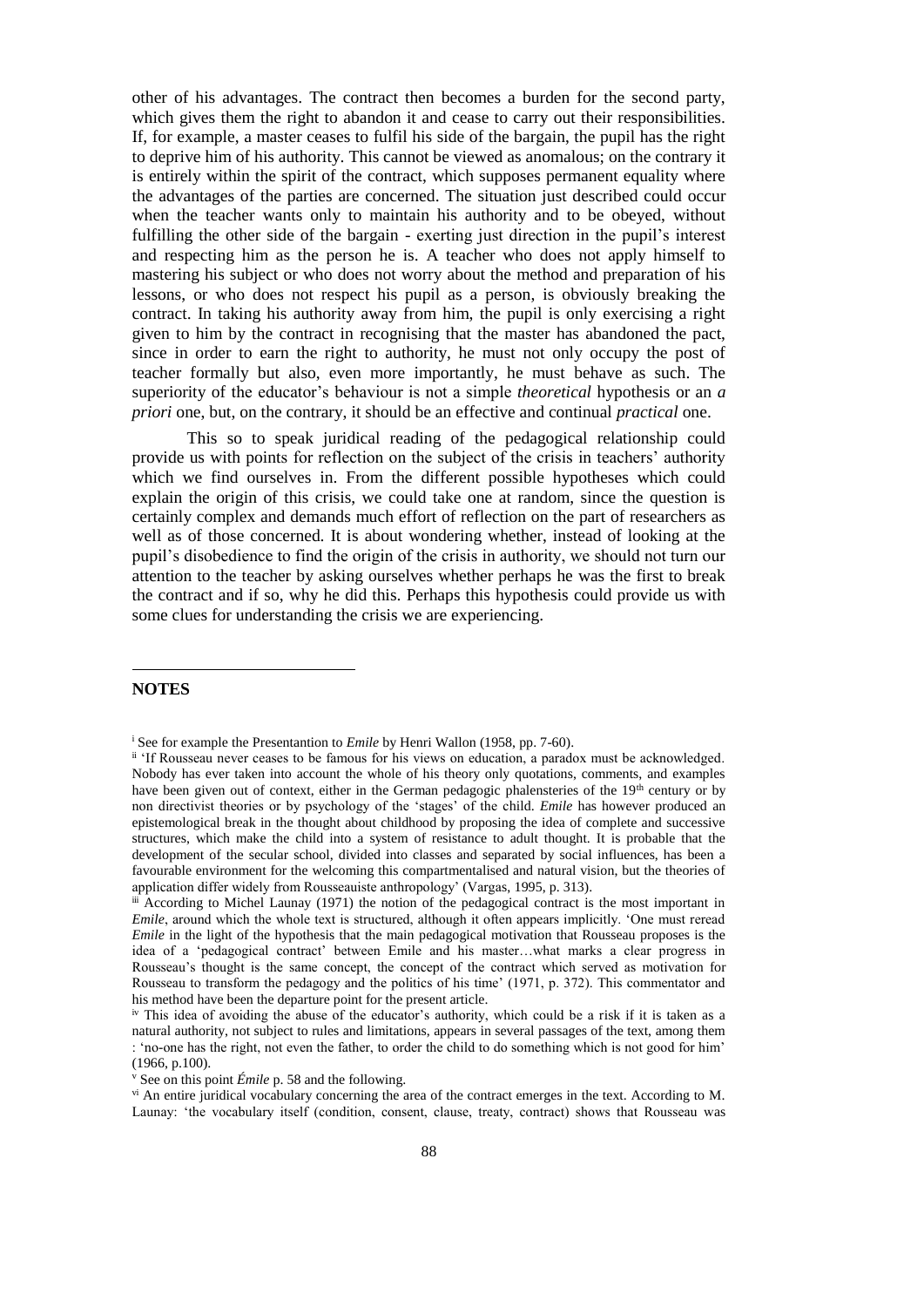aware of the concepts which underlie his pedagogic message, even if mostly it is in an implicit way that one sees the contract played out' (1971, p. 373). We could add the terms 'guarantee', 'obligation', 'mutual promises' and 'signature' of the contract.

vii Although Rousseau calls the interlocutor of Emile a 'tutor', he thinks throughout his treaty, as has been said, of the wider relationship between the educator and the one who is educated, which includes that of the teacher and the pupil just as that of the father and the son. For the modern vision of the relationship between generations, and particularly that between parents and children, see the discussion between Sophie and her parents (2001, p. 436). There is equally a contract between them.

<sup>viii</sup> 'My dear young man, do you not see that when you undertake to obey me, you compel me to promise to be your guide, to forget myself in my devotion to you…?' (2001, p. 347-348).

ix Rousseau distinguishes neatly between the child and the adolescent where the capacity for directing themselves unaided is concerned. This distinction engenders, for its part, a difference in the master's authority with regard to each of them. On this difference see *Emile,* pages 250 and 347.

x 'I know very well that if one is easy-going one may be tolerated, and one may keep up a show of authority. But I fail to see the use of authority over the pupil which is only maintained by fomenting the vices it ought to repress' (2001, p. 233).

xi See The Crisis in Education (1978).

-

<sup>xii</sup> 'You promise to follow my teaching, and I promise only to use your obedience to make you the happiest of men' (2001, p. 348).

xiii 'My dear young man, do you not see that when you undertake to obey me, you compel me to promise to be your guide, to forget myself in my devotion to you …? You are imposing a harsher yoke on me than on yourself. Before we either of us undertake such a task, let us count our resources' (2001, pp. 347-348). 'Young man, you readily make promises which are hard to keep; you must understand what they mean before you have a right to make them' (2001, p. 347). 'You are my wealth, my child, my handiwork ; my happiness is bound up in yours ; if you frustrate my hopes you rob me of twenty years of my life, and you bring my grey hairs with sorrow to the grave' (2001, p. 344).

xiv 'A tutor! What a noble soul! Indeed for the training of a man one must either be a father or more than a man ... can such a one be found? I know not ... but let us assume that this prodige has been discovered' (2001, p. 19).

xv On the complex question of the statute of the text of *Émile* for Rousseau, we will limit ourselves to mentioning two central passages: "this is what I have tried to do. Lest my book should be unduly bulky, I have been content to state those principles the truth of which is self-evident. But as to the rules which call for proof, I have applied them to Emile or to others, and I have shown, in very great detail, how my theories may be put into practice. Such at least is my plan' (2001, p. 21). 'The second consideration depends upon certain given conditions in particular cases; theses conditions are accidental and therefore variable; they may vary indefinitely. Thus one kind of education would be possible in Switzerland and not in France; another would be adapted to the middle classes but not to the nobility. The scheme can be carried out, with more or less success, according to a multitude of circumstances, and its results can only be determined by its special application to one country or another, to this class or that. Now all this particular applications are not essential to my subject, and they form no part of my scheme. It is enough for me that, wherever men are born into the world, my suggestions with regard to them may be carried out…' (2001, p. 3). See on this point M. M. Nascimento (1988).

xvi On this other complex question of *Emile* as a scale, it is enough to mention two central passages : 'Yet he who would judge wisely in matters of actual government is forced to combine the two; he must know what ought to be in order to judge what is'(2001, p. 505) and 'Before beginning our observations we must lay down rules of procedure; we must find a scale with which to compare our measurements' (2001, p. 506). See also the commentaries of M. M. Nascimento (1988).

xvii There are several passages which discuss the mutual attachment between master and pupil. Let us look at one: 'I must add that there is just one other point arising out of this; we must never be separated except by mutual consent. This clause is essential, and I would have tutor and scholar so inseparable that they should regard their fate as one. If once they perceive the time of their separation drawing near, the time which must make them strangers to one another, they become strangers then and there; each makes his own little world, and both of them being busy in thought with the time when they will no longer be together, they remain together against their will. The disciple regards the master as the badge and scourge of childhood, the master regards his scholar as a heavy burden which he longs to be rid of. Both are looking forward to the time when they will part, and as there is never any real affection between them, there will be scant vigilance on one hand, and on the other scant obedience. But when they consider they must always live together, they must need love one another, and in this way they really learn to love one another. The pupil is not ashamed to follow as a child the friend who will be with him in manhood; the tutor takes an interest in the efforts whose fruits he will enjoy, and the virtues he is cultivating in his pupil form a store laid up for his old age' (2001, p. 23).

xviii The affective link follows from the love of self: 'We love those who have done us a kindness; what a natural feeling!' (2001, p. 234). From the gift received from the master comes the naturalness of his